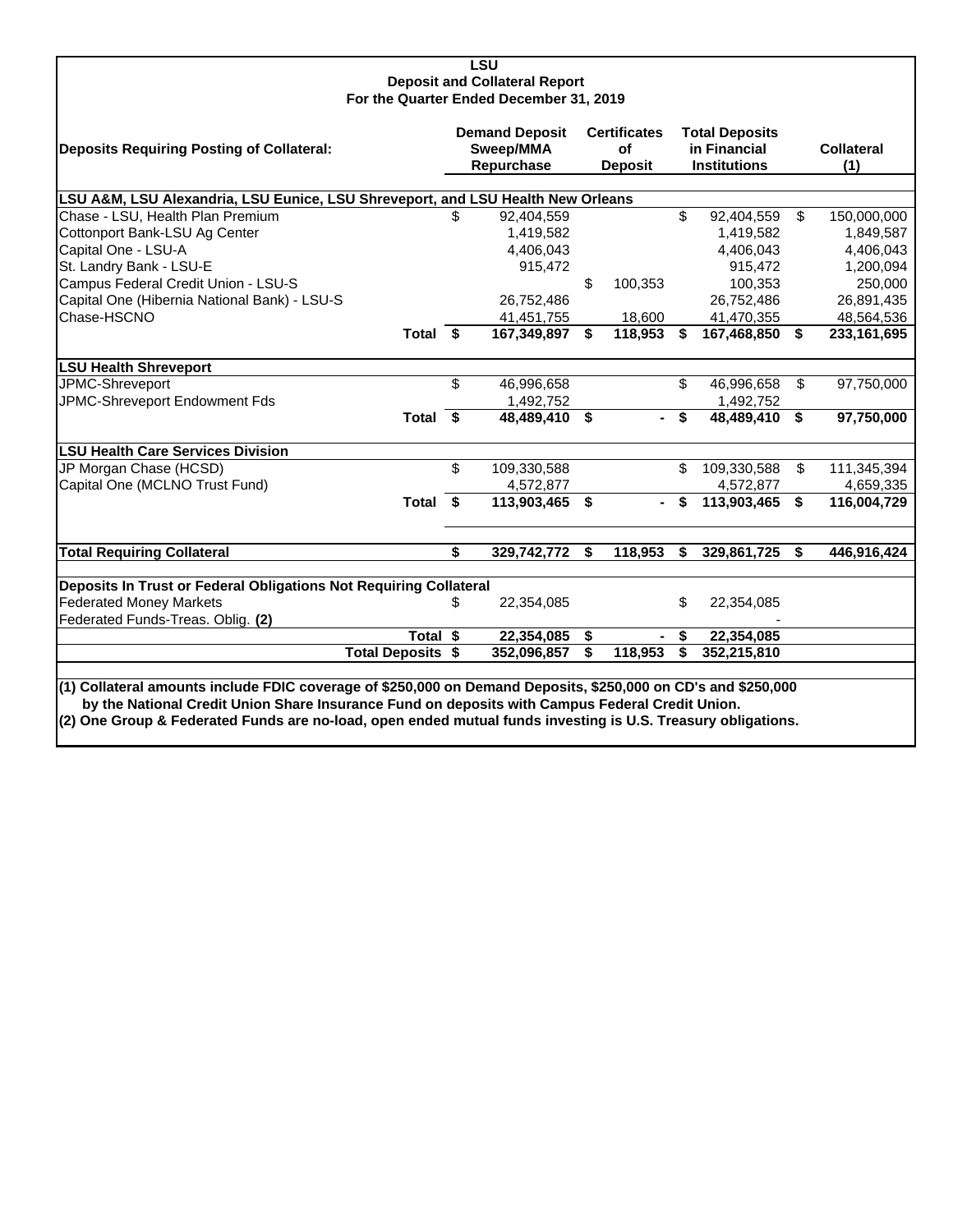## **LSU Investment Summary For the Quarter Ended December 31, 2019**

|                                                               | As of 7/1/2019                | As of 9/30/2019               |                                 | As of 12/31/2019              |                               | As of 3/31/2020 |                     | As of 06/30/2020 |                     |
|---------------------------------------------------------------|-------------------------------|-------------------------------|---------------------------------|-------------------------------|-------------------------------|-----------------|---------------------|------------------|---------------------|
| <b>Fund Description</b>                                       | Value                         | Cost                          | <b>Market Value</b>             | Cost                          | <b>Market Value</b>           | Cost            | <b>Market Value</b> | Cost             | <b>Market Value</b> |
| <b>Current Funds</b>                                          |                               |                               |                                 |                               |                               |                 |                     |                  |                     |
| Cash/Sweeps                                                   | \$306,865,611                 | \$433,998,088                 | \$433.998.088                   | \$323,677,143                 | \$323,677,143                 | \$0             | \$0                 | \$0              | \$0                 |
| Money Market Accounts/Repos (A)                               | \$0                           | \$3,584,799                   | \$3,584,799                     | \$4,971,472                   | \$4,971,472                   | \$0             | \$0                 | \$0              | \$0                 |
| Certificates of Deposit                                       | \$100,364                     | \$100,364                     | \$100,364                       | \$100,353                     | \$100,353                     | \$0             | \$0                 | \$0              | \$0                 |
| <b>Treasury Notes</b>                                         | \$21,227,616<br>\$126,643,680 | \$24.248.173                  | \$25,076,720                    | \$26,315,466                  | \$27,045,469                  | \$0             | \$0<br>\$0          | \$0              | \$0                 |
| Agency Securities (B)<br>Mortgaged Backed Securities          |                               | \$106,921,423<br>\$20,134,112 | \$107,507,611<br>\$20,172,349   | \$88,146,816<br>\$18,144,630  | \$87,974,002<br>\$18,103,391  | \$0<br>\$0      | \$0                 | \$0<br>\$0       | \$0<br>\$0          |
| Equity Securities (C)                                         | \$21,114,859<br>\$76,045      | \$0                           | \$72,202                        | \$0                           | \$78,035                      | \$0             | \$0                 | \$0              | $\$0$               |
| Bond Mutual Funds                                             | \$44,637,463                  | \$46,697,531                  | \$44,946,666                    | \$46,697,531                  | \$45,054,888                  | \$0             | \$0                 | \$0              | \$0                 |
| Municipal Bonds (E)                                           | \$71,084,957                  | \$85,629,362                  | \$84,109,370                    | \$89,832,775                  | \$87,094,598                  | \$0             | \$0                 | \$0              | \$0                 |
| Corporate Bonds (D)                                           | \$182,155,503                 | \$181,683,271                 | \$184,810,343                   | \$196,587,679                 | \$199,478,635                 | \$0             | \$0                 | \$0              | \$0                 |
| Total                                                         | \$773,906,098                 | \$902,997,123                 | \$904,378,512                   | \$794,473,865                 | \$793,577,986                 | \$0             | \$0                 | \$0              | \$0                 |
| <b>Endowment Funds</b>                                        |                               |                               |                                 |                               |                               |                 |                     |                  |                     |
| Cash/Sweeps                                                   | \$2,155,226                   | \$1,608,982                   | \$1,608,982                     | \$1,492,752                   | \$1,492,752                   | \$0             | \$0                 | \$0              | \$0                 |
| Money Market Accounts/Repos (A)                               | \$0                           | \$1,319,073                   | \$1,319,073                     | \$1,028,658                   | \$1,028,658                   | \$0             | \$0                 | \$0              | \$0                 |
| Certificates of Deposit                                       | \$18,600                      | \$18,600                      | \$18,600                        | \$18,600                      | \$18,600                      | \$0             | \$0                 | \$0              | \$0                 |
| Agency Securities (B)                                         | \$2,458,460                   | \$2,060,880                   | \$2,066,080                     | \$2,060,880                   | \$2,048,155                   | \$0             | \$0                 | \$0              | \$0                 |
| Mortgaged Backed Securities                                   | \$2,061,535                   | \$1,763,865                   | \$1,801,620                     | \$1,759,270                   | \$1,774,993                   | \$0             | \$0                 | \$0              | \$0                 |
| Equity Securities (C)                                         | \$11,033,662                  | \$2,313,179                   | \$9,649,612                     | \$5,237,760                   | \$10,299,635                  | \$0             | \$0                 | \$0              | $\$0$               |
| Mutual Funds                                                  | \$62,469,830                  | \$57,440,989                  | \$63,561,655                    | \$58,316,169                  | \$65,706,042                  | \$0             | \$0                 | \$0              | \$0                 |
| Municipal Bonds (E)                                           | \$3,160,443                   | \$3,144,095                   | \$3,184,648                     | \$3,144,095                   | \$3,151,660                   | \$0             | \$0                 | \$0              | \$0                 |
| Corporate Bonds (D)                                           | \$9,703,121                   | \$10,847,437                  | \$11,139,224                    | \$10,847,437                  | \$11,144,007                  | \$0             | \$0                 | \$0              | \$0                 |
| Total                                                         | \$93,060,877                  | \$80,517,100                  | \$94,349,494                    | \$83,905,621                  | \$96,664,502                  | \$0             | \$0                 | \$0              | \$0                 |
| Other Funds                                                   |                               |                               |                                 |                               |                               |                 |                     |                  |                     |
| Cash/Sweeps                                                   | \$4,042,419                   | \$4.193.473                   | \$4,193,473                     | \$4.572.877                   | \$4,572,877                   | \$0             | \$0                 | \$0              | \$0                 |
| Money Market Accounts/Repos (A)                               | \$32,544,793                  | \$10,393,745                  | \$10,393,745                    | \$16.353.955                  | \$16,353,955                  | \$0             | \$0                 | \$0              | \$0                 |
| Agency Securities (B)                                         | \$644,873                     | \$625,500                     | \$650,631                       | \$0                           | \$0                           | \$0             | \$0                 | \$0              | \$0                 |
| Equity Securities (C)                                         | \$380.085                     | \$0                           | \$350,226                       | \$0                           | \$346,109                     | \$0             | \$0                 | \$0              | \$0                 |
| Total<br><b>Grand Total</b>                                   | \$37,612,170<br>\$904,579,145 | \$15,212,718<br>\$998,726,941 | \$15,588,075<br>\$1,014,316,081 | \$20,926,832<br>\$899,306,318 | \$21,272,941<br>\$911,515,429 | \$0<br>\$0      | \$0<br>\$0          | \$0<br>\$0       | \$0<br>\$0          |
|                                                               |                               |                               |                                 |                               |                               |                 |                     |                  |                     |
| <b>Deposits in Financial Institutions</b>                     |                               |                               |                                 |                               |                               |                 |                     |                  |                     |
| Total Cash/Sweeps/MMA/Repos                                   | \$345,608,049                 | \$455,098,160                 | \$455,098,160                   | \$352,096,857                 | \$352,096,857                 | \$0             | \$0                 | \$0              | \$0                 |
| <b>Total Certificates of Deposit</b><br><b>Total Deposits</b> | \$118,964<br>\$345,727,013    | \$118,964<br>\$455,217,124    | \$118,964<br>\$455,217,124      | \$118,953<br>\$352,215,810    | \$118,953<br>\$352,215,810    | \$0<br>\$0      | \$0<br>\$0          | \$0<br>\$0       | \$0<br>\$0          |
| Other Investments                                             |                               |                               |                                 |                               |                               |                 |                     |                  |                     |
| Treasury Notes                                                | \$21,227,616                  | \$24,248,173                  | \$25,076,720                    | \$26,315,466                  | \$27,045,469                  | \$0             | \$0                 | \$0              | \$0                 |
| Agency Securities (B)                                         | \$129,747,013                 | \$109,607,803                 | \$110,224,322                   | \$90,207,696                  | \$90,022,157                  | \$0             | \$0                 | \$0              | \$0                 |
| Mortgaged Backed Securities                                   | \$23,176,394                  | \$21,897,977                  | \$21,973,969                    | \$19,903,900                  | \$19,878,384                  | \$0             | \$0                 | \$0              | \$0                 |
| Equity Securities (C)                                         | \$11,489,792                  | \$2,313,179                   | \$10,072,040                    | \$5,237,760                   | \$10,723,779                  | \$0             | \$0                 | \$0              | \$0                 |
| Bond Mutual Funds                                             | \$44,637,463                  | \$46,697,531                  | \$44,946,666                    | \$46,697,531                  | \$45,054,888                  | \$0             | \$0                 | \$0              | \$0                 |
| Mutual Funds                                                  | \$62,469,830                  | \$57,440,989                  | \$63,561,655                    | \$58,316,169                  | \$65,706,042                  | \$0             | \$0                 | \$0              | \$0                 |
| Municipal Bonds (E)                                           | \$74,245,400                  | \$88,773,457                  | \$87,294,018                    | \$92,976,870                  | \$90,246,258                  | \$0             | \$0                 | \$0              | \$0                 |
| Corporate Bonds (D)                                           | \$191,858,624                 | \$192,530,708                 | \$195,949,567                   | \$207,435,116                 | \$210,622,642                 | \$0             | \$0                 | \$0              | \$0                 |
| <b>Total Other</b>                                            | \$558,852,132                 | \$543,509,817                 | \$559,098,957                   | \$547,090,508                 | \$559,299,619                 | \$0             | \$0<br>\$0          | \$0<br>\$0       | \$0<br>\$0          |
| <b>Grand Total</b><br><b>LSU Paid Campuses</b>                | \$904,579,145                 | \$998,726,941                 | \$1,014,316,081                 | \$899,306,318                 | \$911,515,429                 | \$0             |                     |                  |                     |
| <b>Current Funds</b>                                          |                               |                               |                                 |                               |                               |                 |                     |                  |                     |
| Cash/Sweeps                                                   | \$145,091,212                 | \$281,630,732                 | \$281,630,732                   | \$167,349,897                 | \$167,349,897                 |                 |                     |                  |                     |
| Money Market Accounts/Repos (A)                               |                               | \$3,584,799                   | \$3,584,799                     | \$4,971,472                   | \$4,971,472                   |                 |                     |                  |                     |
| Certificates of Deposit                                       | \$100,364                     | \$100,364                     | \$100,364                       | \$100,353                     | \$100,353                     |                 |                     |                  |                     |
| <b>Agency Securities (B)</b>                                  | \$118,806,417                 | \$101,418,244                 | \$102,014,148                   | \$85,895,728                  | \$85,726,292                  |                 |                     |                  |                     |
| Mortgaged Backed Securities                                   | \$21,073,826                  | \$20,091,807                  | \$20,131,885                    | \$18,102,737                  | \$18,063,391                  |                 |                     |                  |                     |
| Equity Securities (C)                                         | \$76,045                      |                               | \$72,202                        |                               | \$78,035                      |                 |                     |                  |                     |
| Bond Mutual Funds                                             | \$44,637,463                  | \$46,697,531                  | \$44.946.666                    | \$46,697,531                  | \$45,054,888                  |                 |                     |                  |                     |
| Municipal Bonds (E)                                           | \$56,657,029                  | \$75,176,005                  | \$73,582,342                    | \$81,507,614                  | \$78,732,379                  |                 |                     |                  |                     |
| Corporate Bonds (D)                                           | \$158,183,933                 | \$158,430,493                 | \$160,716,063                   | \$171,250,270                 | \$173,350,765                 | \$0             | \$0                 | \$0              |                     |
| Total                                                         | \$544,626,289                 | \$687,129,975                 | \$686,779,201                   | \$575,875,602                 | \$573,427,472                 |                 |                     |                  | \$0                 |
| Endowment Funds                                               |                               |                               |                                 |                               |                               |                 |                     |                  |                     |
| Money Market Accounts/Repos (A)                               |                               | \$1,319,073                   | \$1,319,073                     | \$1,028,658                   | \$1,028,658                   |                 |                     |                  |                     |
| Certificates of Deposit                                       | \$18,600                      | \$18,600                      | \$18,600                        | \$18,600                      | \$18,600                      |                 |                     |                  |                     |
| Agency Securities (B)                                         | \$2,458,460                   | \$2,060,880                   | \$2,066,080                     | \$2,060,880                   | \$2,048,155                   |                 |                     |                  |                     |
| Mortgaged Backed Securities                                   | \$2,061,535                   | \$1,763,865                   | \$1,801,620                     | \$1,759,270                   | \$1,774,993                   |                 |                     |                  |                     |
| Equity Securities (C)                                         | \$11,015,092                  | \$2,305,529                   | \$9,629,843                     | \$5,230,110                   | \$10,279,693                  |                 |                     |                  |                     |
| Municipal Bonds                                               | \$3,160,443                   | \$3,144,095                   | \$3,184,648                     | \$3,144,095                   | \$3,151,660                   |                 |                     |                  |                     |
| Corporate Bonds (D)                                           | \$9,703,121                   | \$10,847,437                  | \$11,139,224                    | \$10,847,437                  | \$11,144,007                  |                 |                     |                  |                     |
| Total                                                         | \$28,417,251                  | \$21,459,479                  | \$29,159,088                    | \$24,089,050                  | \$29,445,766                  | \$0             | \$0                 | \$0              | \$0                 |
| Other Funds                                                   |                               |                               |                                 |                               |                               |                 |                     |                  |                     |
| Money Market Accounts/Repos (A)                               | \$23,776,969                  | \$1,579,236                   | \$1,579,236                     | \$7,501,788                   | \$7,501,788                   |                 |                     |                  |                     |
| Agency Securities (B)                                         | \$644,873                     | \$625,500                     | \$650,631                       |                               |                               |                 |                     |                  |                     |
| Total                                                         | \$24,421,842                  | \$2,204,736                   | \$2,229,867                     | \$7,501,788                   | \$7,501,788                   | \$0             | \$0                 | \$0              | \$0                 |
| <b>Grand Total</b>                                            | \$597,465,382                 | \$710,794,190                 | \$718,168,156                   | \$607,466,440                 | \$610,375,026                 | \$0             | \$0                 | \$0              | \$0                 |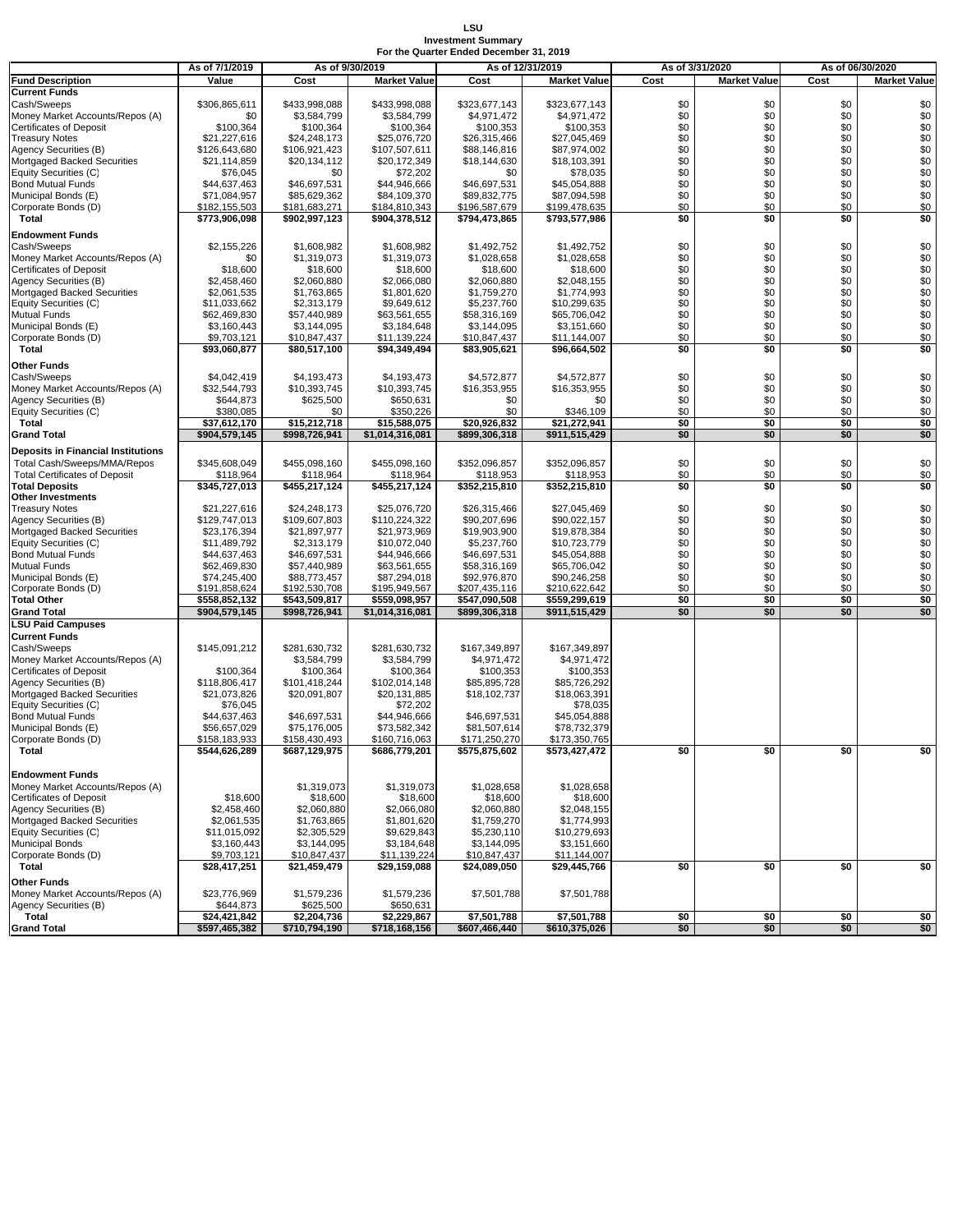| LSU.                                    |  |
|-----------------------------------------|--|
| <b>Investment Summary</b>               |  |
| For the Quarter Ended December 31, 2019 |  |

|                                 | As of 7/1/2019 | As of 9/30/2019<br>As of 12/31/2019 |                     |               | As of 3/31/2020     |      | As of 06/30/2020    |      |                     |
|---------------------------------|----------------|-------------------------------------|---------------------|---------------|---------------------|------|---------------------|------|---------------------|
| <b>Fund Description</b>         | Value          | Cost                                | <b>Market Value</b> | Cost          | <b>Market Value</b> | Cost | <b>Market Value</b> | Cost | <b>Market Value</b> |
| <b>LSU Health Shreveport</b>    |                |                                     |                     |               |                     |      |                     |      |                     |
| <b>Current Funds</b>            |                |                                     |                     |               |                     |      |                     |      |                     |
| Cash/Sweeps S.                  | \$89,889,498   | \$70,683,655                        | \$70,683,655        | \$46,996,658  | \$46,996,658        |      |                     |      |                     |
| Cash/Sweeps                     | \$89,889,498   | \$70,683,655                        | \$70,683,655        | \$46,996,658  | \$46,996,658        | \$0  | \$0                 | \$0  | \$0                 |
| Money Market Accounts/Repos (A) |                |                                     |                     |               |                     |      |                     |      |                     |
| Treasury Notes (B)              | \$21.227.616   | \$24.248.173                        | \$25,076,720        | \$26,315,466  | \$27,045,469        |      |                     |      |                     |
| Agency Securities (B)           | \$7,837,263    | \$5,503,179                         | \$5,493,463         | \$2,251,088   | \$2,247,710         |      |                     |      |                     |
| Mortgaged Backed Securities (B) | \$41,033       | \$42,305                            | \$40.464            | \$41.893      | \$40,000            |      |                     |      |                     |
| Municipal Bonds (E)             | \$14,427,928   | \$10,453,357                        | \$10,527,028        | \$8,325,161   | \$8,362,219         |      |                     |      |                     |
| Corporate Bonds (D)             | \$23,971,570   | \$23,252,778                        | \$24,094,280        | \$25,337,409  | \$26,127,870        |      |                     |      |                     |
| Total                           | \$157,394,908  | \$134.183.447                       | \$135,915,610       | \$109,267,675 | \$110,819,926       | \$0  | \$0                 | \$0  | \$0                 |
| <b>Endowment Funds</b>          |                |                                     |                     |               |                     |      |                     |      |                     |
| Cash/Sweeps                     | \$2,155,226    | \$1,608,982                         | \$1,608,982         | \$1,492,752   | \$1,492,752         |      |                     |      |                     |
| Equity Securities (C)           | \$18,570       | \$7,650                             | \$19,769            | \$7,650       | \$19,942            |      |                     |      |                     |
| <b>Mutual Funds</b>             | \$62,469,830   | \$57.440.989                        | \$63,561,655        | \$58.316.169  | \$65,706,042        |      |                     |      |                     |
| Total                           | \$64,643,626   | \$59,057,621                        | \$65,190,406        | \$59,816,571  | \$67,218,736        | \$0  | \$0                 | \$0  | \$0                 |
| <b>Grand Total</b>              | \$222,038,534  | \$193,241,068                       | \$201,106,016       | \$169.084.246 | \$178,038,662       | \$0  | \$0                 | \$0  | \$0                 |
| <b>LSU HCSD</b>                 |                |                                     |                     |               |                     |      |                     |      |                     |
| <b>Current Funds</b>            |                |                                     |                     |               |                     |      |                     |      |                     |
| Cash/Sweeps                     | \$71.884.901   | \$81,683,701                        | \$81,683,701        | \$109.330.588 | \$109,330,588       |      |                     |      |                     |
| <b>Total</b>                    | \$71,884,901   | \$81,683,701                        | \$81,683,701        | \$109,330,588 | \$109,330,588       | \$0  | \$0                 | \$0  | \$0                 |
| <b>Other Funds</b>              |                |                                     |                     |               |                     |      |                     |      |                     |
| Cash/Sweeps                     | \$4.042.419    | \$4,193,473                         | \$4,193,473         | \$4,572,877   | \$4,572,877         |      |                     |      |                     |
| Money Market Accounts/Repos (A) | \$8,767,824    | \$8,814,509                         | \$8,814,509         | \$8,852,167   | \$8,852,167         |      |                     |      |                     |
| Equity Securities (C)           | \$380,085      |                                     | \$350,226           |               | \$346,109           |      |                     |      |                     |
| <b>Total</b>                    | \$13.190.328   | \$13,007.982                        | \$13,358,208        | \$13,425,044  | \$13,771,153        | \$0  | \$0                 | \$0  | \$0                 |
| <b>Grand Total</b>              | \$85,075,229   | \$94,691,683                        | \$95,041,909        | \$122,755,632 | \$123,101,741       | \$0  | \$0                 | \$0  | \$0                 |
|                                 |                |                                     |                     |               |                     |      |                     |      |                     |
| <b>System Total</b>             | \$904,579,145  | \$998,726,941                       | \$1,014,316,081     | \$899,306,318 | \$911,515,429       | \$0  | \$0                 | \$0  | \$0                 |

\* Negative balance in the cash/Sweeps section of the current funds does not respresent an actual negative bank balance, rather it represents a timing difference of the allocation of the current funds.

\*\* Small endowment funds at LSUS were moved to the LSUS Foundation to accommodate Workday<br>\*\*\* LSU Paid Campuses include the following: LSU, LSU Ag Center, LSUA, LSUE, LSUS, LSU Health New Orleans, and the LSU Pennington Bi

BENCHMARK NOTES (Example Only)<br>(A) Benchmarked against 90 day T-Bil<br>(B) Benchmarked against Barclay's US Agg Bond TR USC<br>(C) US equities benchmarked against Russell 3000 and international against MSCI emerging market<br>(D) B

Disclaimer: Pursuant to PM-9, corporate bonds/notes only available for investment beginning 7-1-2011 Louisiana law provides for restrictions on maturity and allocation and may effect benchmark comparisons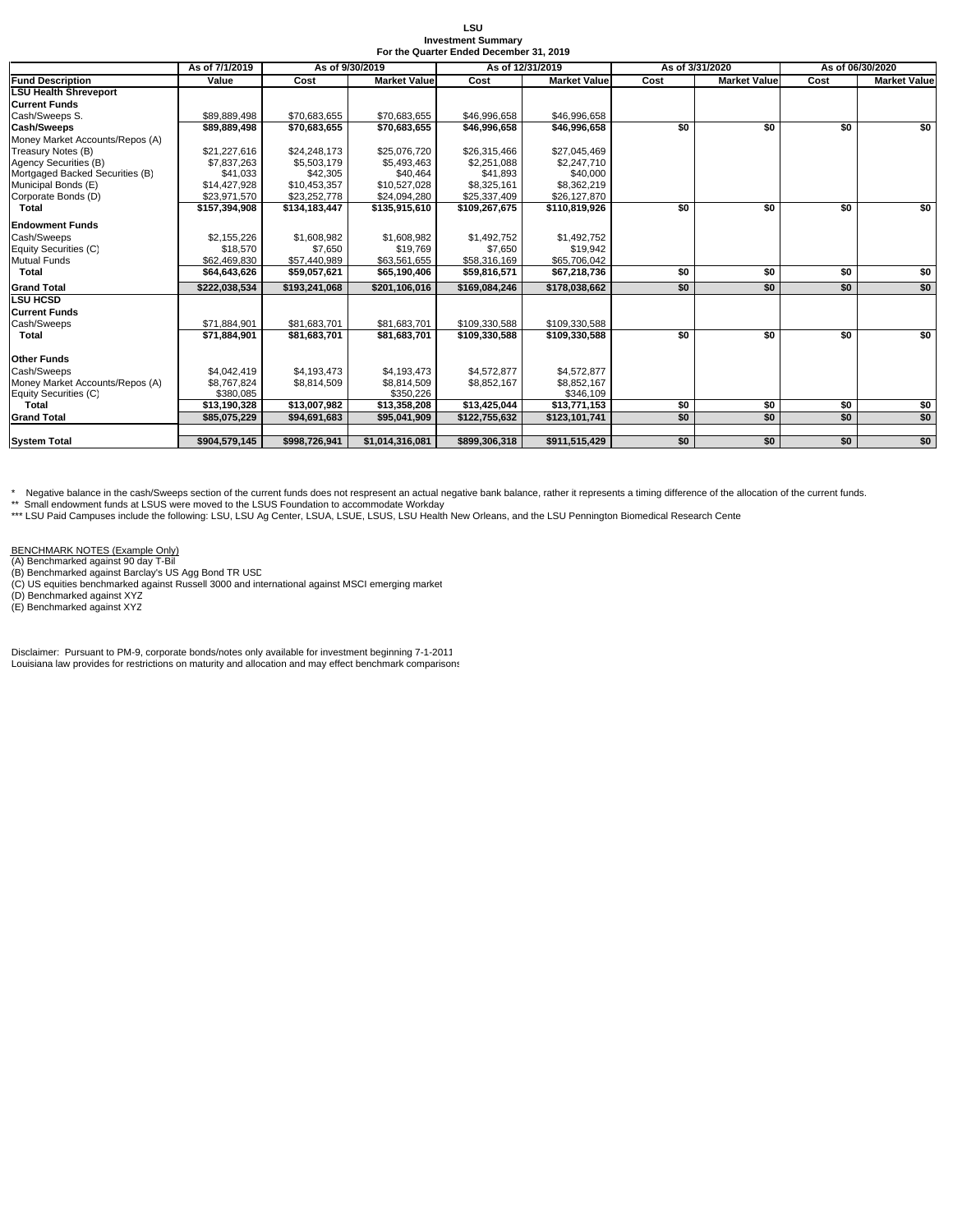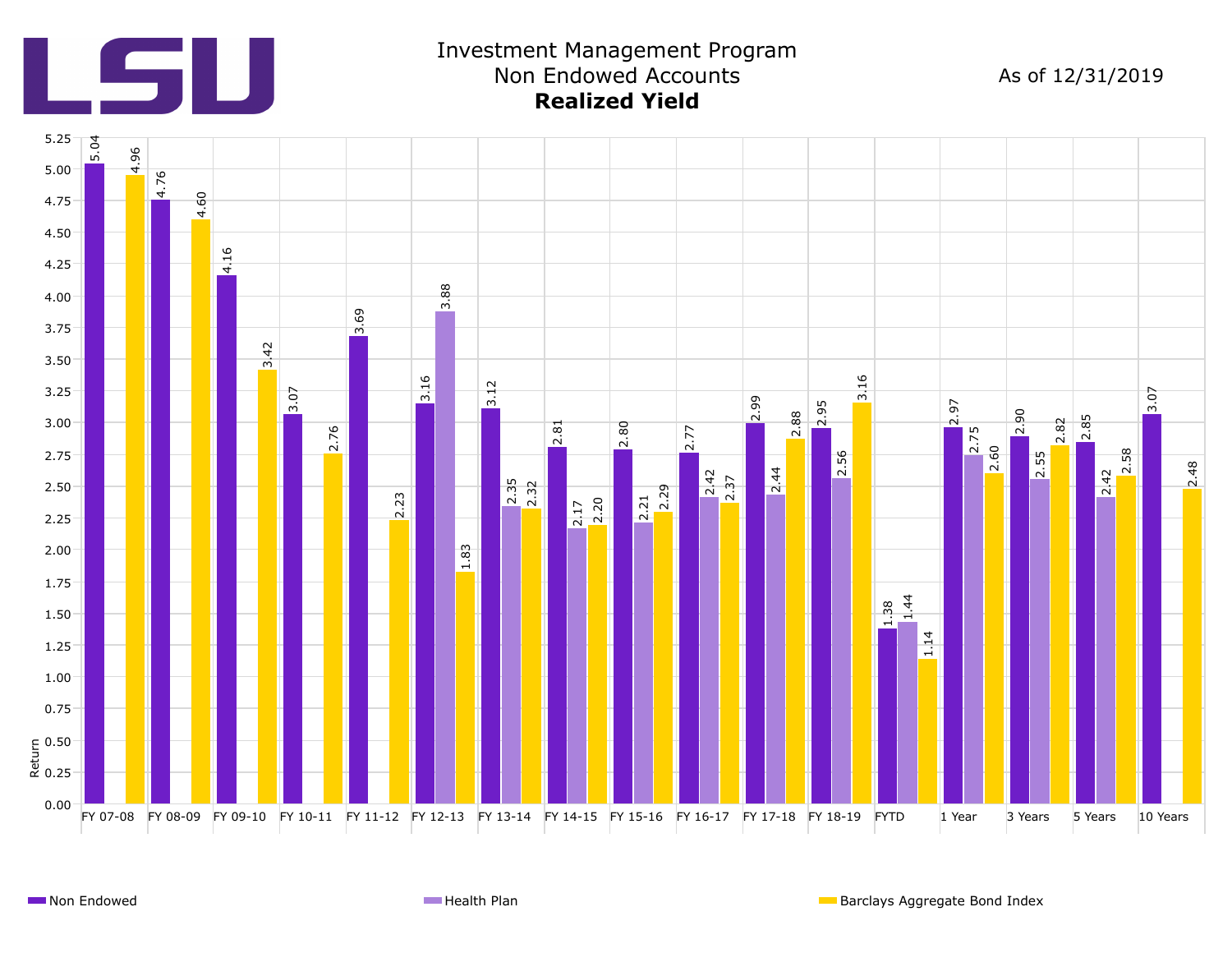

**Non Endowed Health Plan** Barclays Aggregate Bond Index **Health Plan** Barclays Aggregate Bond Index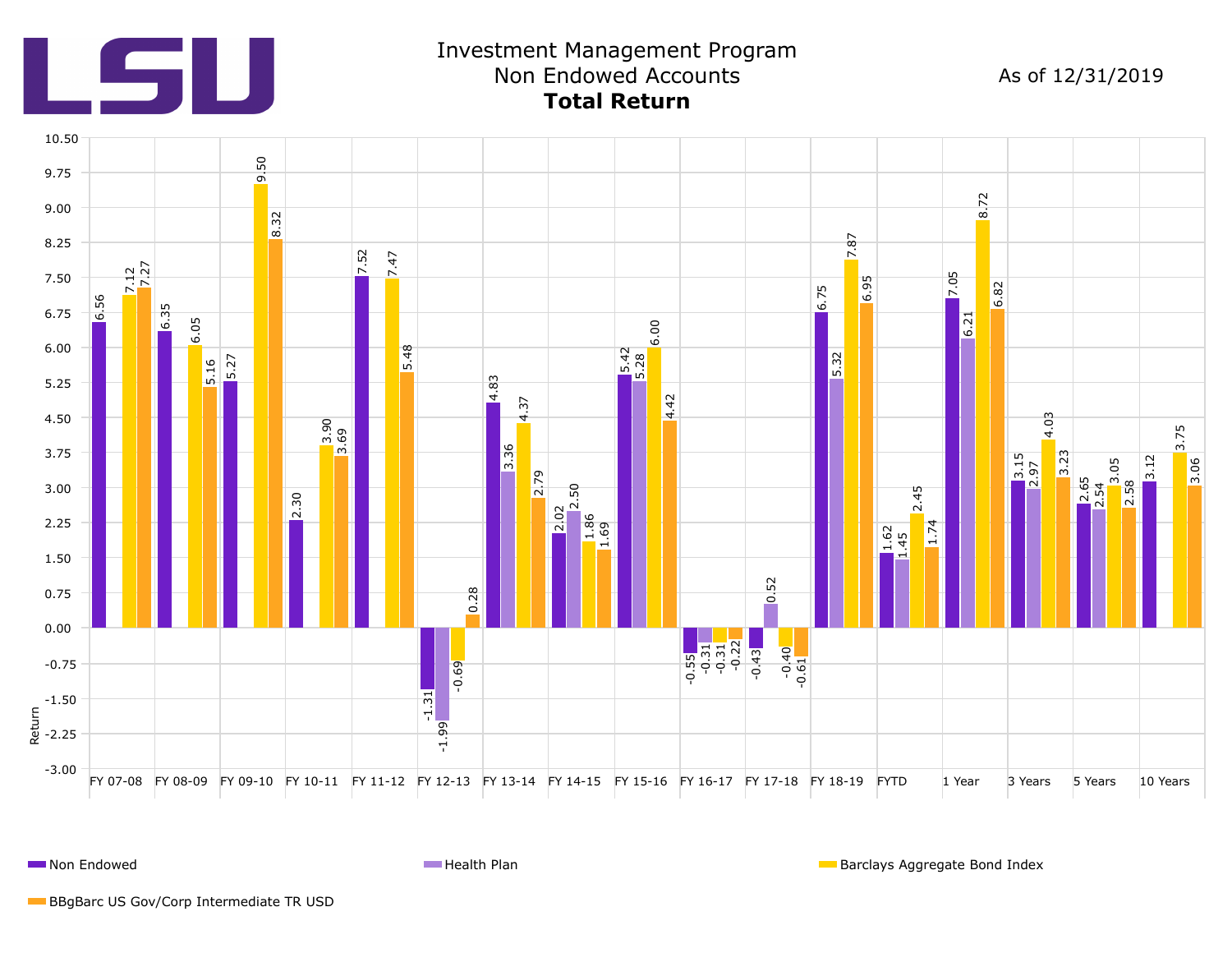## **Performance Relative to Peer Group**

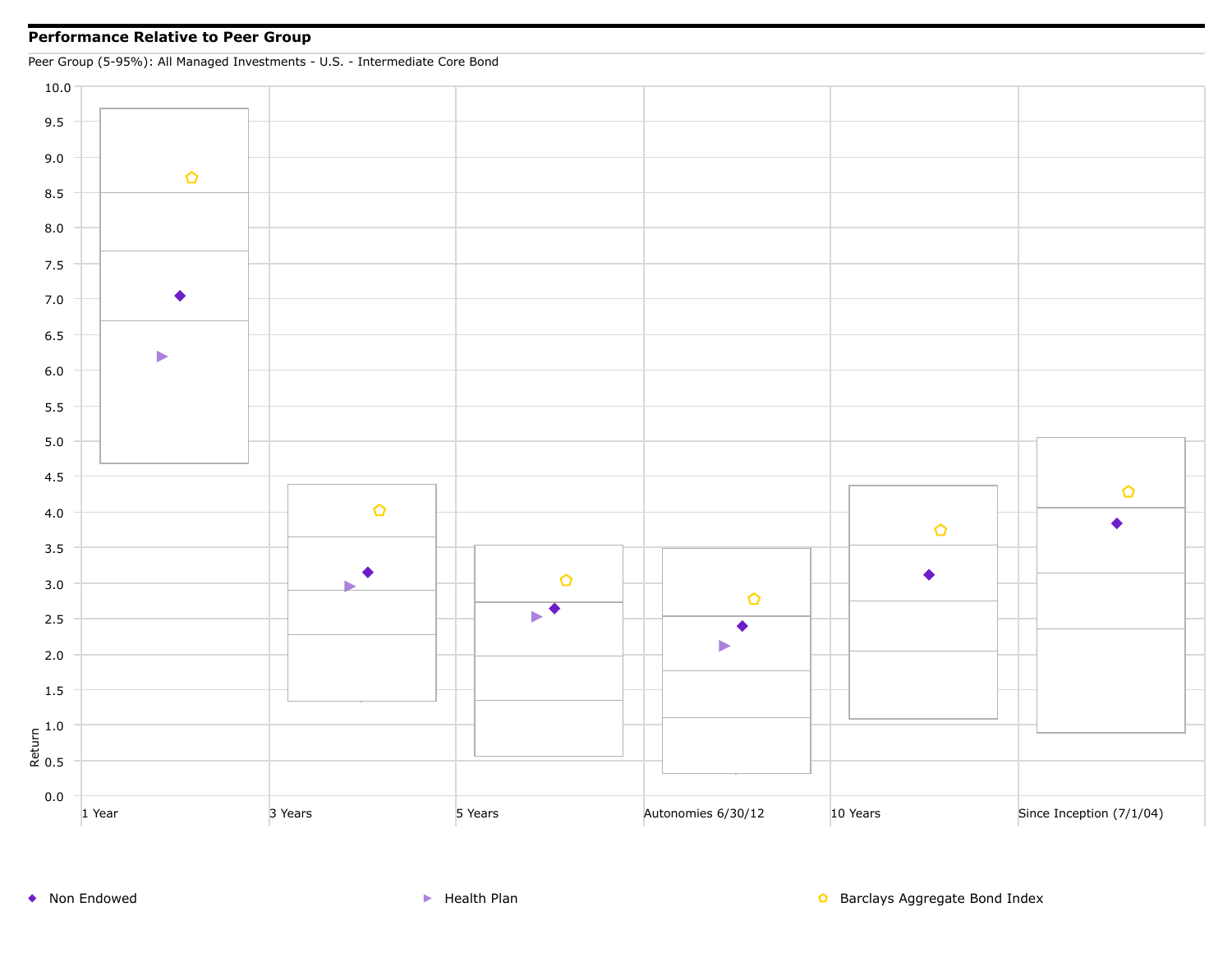

Endowment **Endowed Benchmark** Communication Communication Communication Communication Communication Communication Communication Communication Communication Communication Communication Communication Communication Communicat